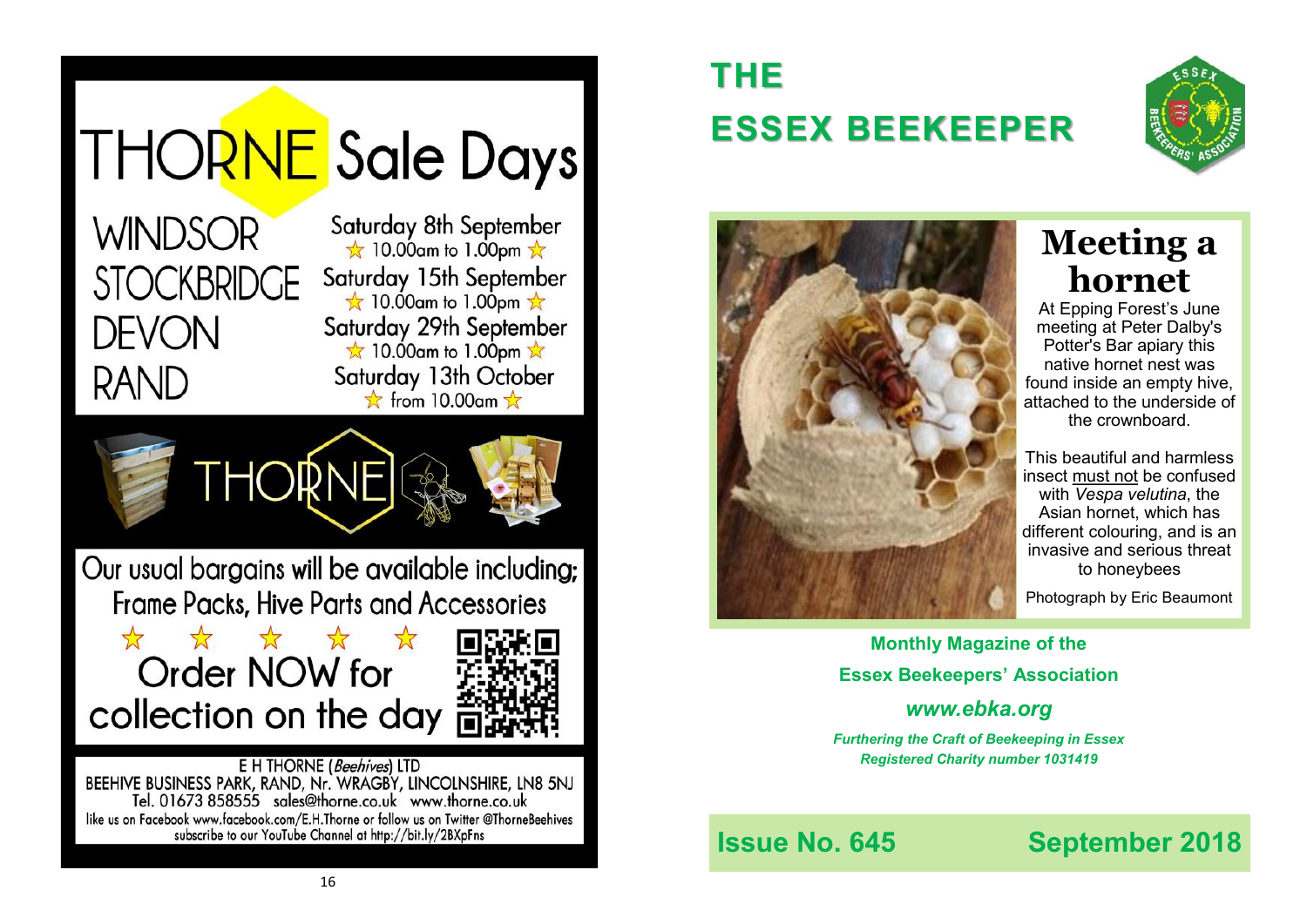## **Divisional Meetings around the County**

### **Meetings in September:**

| 1 Sept  | <b>Saturday</b><br>10am -<br>5pm | <b>COUNTY</b><br><b>EVENT</b>  | EBKA<br>Honey Show<br>Annual<br>at Orsett<br>Showground, Orsett, Thurrock                                                                            |  |
|---------|----------------------------------|--------------------------------|------------------------------------------------------------------------------------------------------------------------------------------------------|--|
| 6 Sept  | Thursday<br>8.00pm               | <b>Harlow</b>                  | <b>Legal Varroicides</b> with David McCorkindale -<br>Kings Church, Red Willow, Harlow CM19 5PA                                                      |  |
| 6 Sept  | <b>Thursday</b><br>8.00pm        | Romford                        | The Good, The Bad and the Downright<br>Chadwick Hall, Main Road, Gidea<br>Useless.<br>Park RM2 5EL                                                   |  |
| 7 Sept  | Friday<br>7.00pm                 | <b>Colchester</b>              | at The Wooden Fender,<br>Social Evening<br>Ardleigh.                                                                                                 |  |
| 9 Sept  | <b>Sunday</b><br>1.30pm          | <b>Chelmsford</b>              | <b>Taster Day</b> - Divisional Apiary at Hylands<br>Park, Chelmsford.                                                                                |  |
| 15 Sept | <b>Saturday</b><br>2.30pm        | <b>Epping</b><br><b>Forest</b> | tba                                                                                                                                                  |  |
| 15 Sept | <b>Saturday</b><br>2.30pm        | <b>Saffron</b><br>Walden       | Taster Session for prospective beginners<br>- Wimbish CB10 2UY                                                                                       |  |
| 17 Sept | Monday<br>7.30pm                 | <b>Chelmsford</b>              | The County Hotel, Rainsford<br>Honey Show.<br>Road, Chelmsford.                                                                                      |  |
| 19 Sept | Wed<br>7.30pm                    | Dengie 100<br>& Maldon         | Getting ready for winter - Eric Beaumont.<br>The Oakhouse, High Street, Maldon                                                                       |  |
| 26 Sept | Wed<br>7.30pm                    | <b>Saffron</b><br>Walden       | Labelling, Marketing & Selling Honey -<br>Richard Ridler. Sewards End Hall CB10 2LG                                                                  |  |
| 26 Sept | Wed<br>7.30pm                    | <b>Southend</b>                | Apitherapy - the use of bees and bee products<br>for health and healing. Barbara Dalby.<br>W <sub>1</sub><br>Hall, Bellingham Lane, Rayleigh SS6 7ED |  |
| 30 Sept | <b>Sunday</b><br>3.00pm          | <b>Braintree</b>               | Apiary meeting at Felsted CM6 3ET<br>tel: Geoff Brewer 07802 442 167                                                                                 |  |

### **WHO'S WHO & HOW TO CONTACT THEM**

**President of EBKA Pat Allen** Hon CLM

| <b>EBKA Trustees:</b>                                                                    |                                                                                     |                                                                 |  |  |  |  |  |
|------------------------------------------------------------------------------------------|-------------------------------------------------------------------------------------|-----------------------------------------------------------------|--|--|--|--|--|
| lan Nichols<br><b>Chairman:</b> 17 Dyers Hall Road, Leytonstone, London E11 4AD          |                                                                                     |                                                                 |  |  |  |  |  |
|                                                                                          | email ian@iannichols.demon.co.uk tel. 0208 558 4733 / 07980 299 638                 |                                                                 |  |  |  |  |  |
|                                                                                          | Secretary:                                                                          |                                                                 |  |  |  |  |  |
| <b>Tom Keeper</b>                                                                        | [Position Vacant]<br>Treasurer: Kingfishers, 2 Chandlers, Burnham-on-Crouch CM0 8NY |                                                                 |  |  |  |  |  |
|                                                                                          | email t.keeper@btinternet.com tel: 07722 454 974 / 01621 784 626                    |                                                                 |  |  |  |  |  |
| <b>Stuart Mitson</b>                                                                     | stuart.mitson@btinternet.com                                                        | <b>Braintree</b>                                                |  |  |  |  |  |
| <b>Jan Tutton</b>                                                                        | cec@chelmsfordbeekeeper.com                                                         | Chelmsford                                                      |  |  |  |  |  |
| <b>Tony Rand</b>                                                                         | tony@agewhatage.com                                                                 | Colchester                                                      |  |  |  |  |  |
| <b>Kate Tuerena</b>                                                                      | trustee@maldonbeekeepers.org.uk                                                     | Dengie Hundred & Maldon                                         |  |  |  |  |  |
| <b>Don McHale</b>                                                                        | donaldmchale@gmail.com                                                              | <b>Epping Forest</b>                                            |  |  |  |  |  |
| <b>Nick Holmes</b>                                                                       | www.cight@gmail.com                                                                 | Harlow                                                          |  |  |  |  |  |
| <b>Paul Wiltshire</b>                                                                    | paul.g.wiltshire@btinternet.com                                                     | Romford                                                         |  |  |  |  |  |
| Vanessa Wilkinson                                                                        | vwilkinson27@hotmail.com                                                            | Saffron Walden                                                  |  |  |  |  |  |
| Jean Smye                                                                                | jsmye@sky.com                                                                       | Southend                                                        |  |  |  |  |  |
| <b>Divisional Contacts:</b>                                                              |                                                                                     |                                                                 |  |  |  |  |  |
| <b>Braintree:</b><br>Jan French                                                          | 07725 166 609<br>Chelmsford:                                                        | James Curtis 07940 757 831                                      |  |  |  |  |  |
| Colchester: Morag Chase 01206 522 576                                                    |                                                                                     | D.H. & Maldon: Carlie Mayes 07979 862 952                       |  |  |  |  |  |
| Harlow:<br>Nick Holmes                                                                   | 07730 735 752                                                                       | Epping Forest: Robin Harman 07971 237 312                       |  |  |  |  |  |
|                                                                                          | Saffron Walden: Vanessa Wilkinson 01799 542 337<br>Romford:                         | Pat Allen 01708 220 897                                         |  |  |  |  |  |
| Southend:                                                                                | Pat Holden 01702 477 592                                                            |                                                                 |  |  |  |  |  |
| <b>EBKA Education Secretary:</b>                                                         | <b>Jane Ridler</b>                                                                  | Old Barn House, 36 Walden Road,                                 |  |  |  |  |  |
|                                                                                          |                                                                                     | Sewards End, Saffron Walden, Essex CB10 2LF                     |  |  |  |  |  |
|                                                                                          | 01799 218 023                                                                       | jane.ridler@uwclub.net                                          |  |  |  |  |  |
| <b>EBKA Examinations Secretary:</b>                                                      | <b>Pat Allen</b>                                                                    | 8 Franks Cottages, St Mary's Lane,<br>Upminster, Essex RM14 3NU |  |  |  |  |  |
|                                                                                          | 01708 220 897                                                                       | pat.allen7@icloud.com                                           |  |  |  |  |  |
| The Essex Beekeeper Magazine:                                                            |                                                                                     |                                                                 |  |  |  |  |  |
| Editor:                                                                                  | David Smye                                                                          | email: dsmye@lineone.net tel. 07710 197 078                     |  |  |  |  |  |
| Advertising:                                                                             | Jean Smye<br>email: jsmye@sky.com                                                   | tel. 07731 856 361                                              |  |  |  |  |  |
| <b>Mailing Secretary:</b><br><b>Michael Elliott</b><br>email: michaelelliott55@sky.com   |                                                                                     |                                                                 |  |  |  |  |  |
| Printed by Streamset, 12 Rose Way, Purdeys Industrial Estate, Rochford, Essex SS4 1LY    |                                                                                     |                                                                 |  |  |  |  |  |
| Web site:                                                                                | <b>Nick Holmes</b><br>email: webmaster@essexbeekeepers.com                          |                                                                 |  |  |  |  |  |
| <b>Regional Bee Inspectors for EBKA Region:</b>                                          |                                                                                     |                                                                 |  |  |  |  |  |
| Epping Forest and Romford Divisions (excluding Brentwood):                               |                                                                                     |                                                                 |  |  |  |  |  |
| Peter Folge<br>peter.folge@apha.gsi.gov.uk<br>tel. 07775 119 433<br>All other Divisions: |                                                                                     |                                                                 |  |  |  |  |  |

**Keith Morgan** keith.morgan@apha.gsi.gov.uk tel. 01485 520 838 or 07919 004 215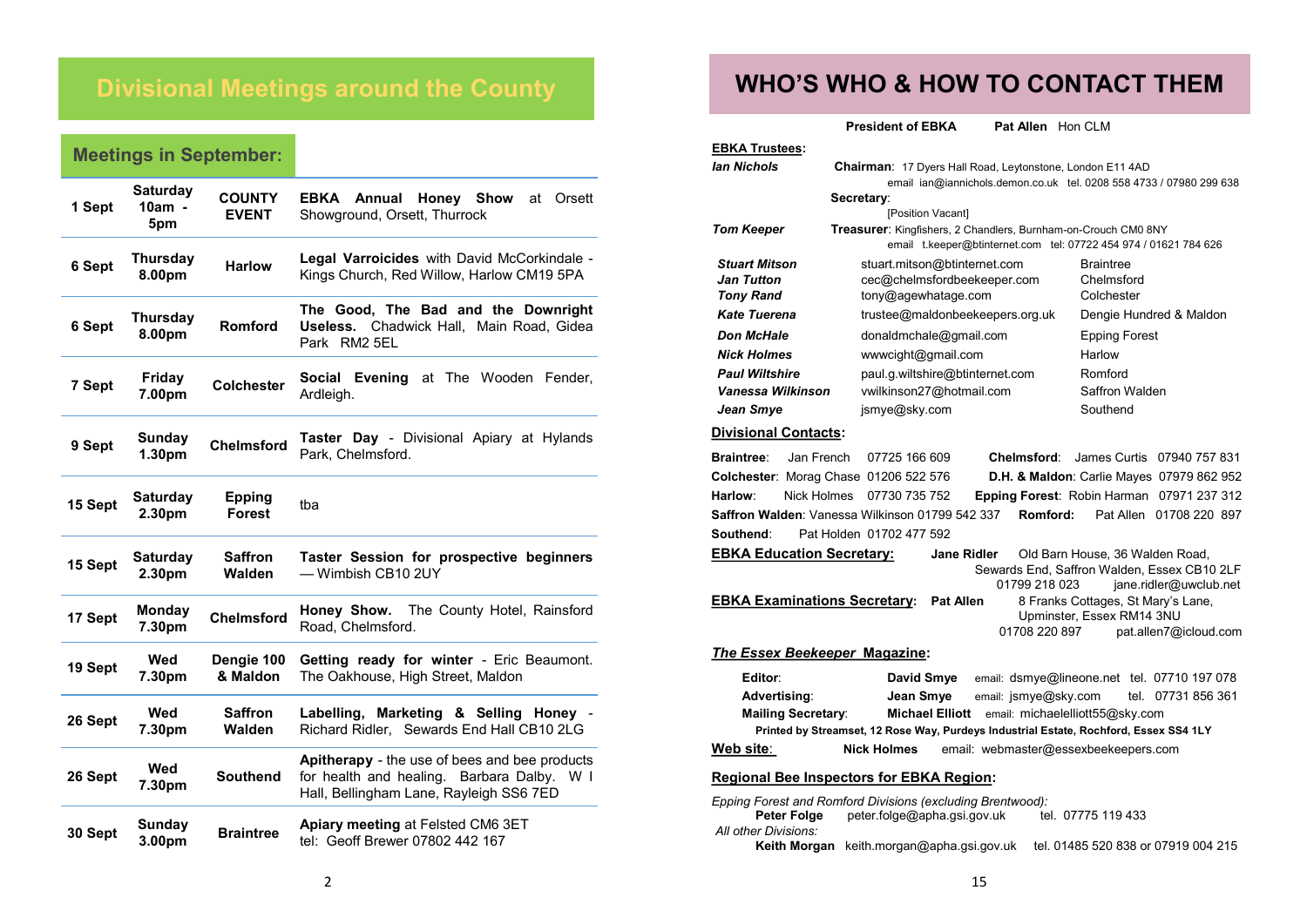I felt a slight movement on my leg en-route, but put it down to imagination. Heading for the compost bin, I suddenly felt a sting on my leg, then 2 more. I dashed to a discreet part of the garden, whipped off my trousers, and found about 30 bees between the net-like lining of my joggers and the outside fabric.

I couldn't believe how lucky I'd been not to get stung during the car journey; it just goes to show how reluctant bees are to sting, as a rule, and how much care needs to be taken to stop them from sneaking an unintended trip in your clothes (there were no holes in my pockets, so the intrusion remains a mystery!)



As for the queen-less bees, Sharon and Willem collected a frame of eggs, waited patiently for queen cells, dreaded the awful decision of which ones to cull, but were spared that, as the bees decided for themselves.

I received from them this super photo of eggs, which had me almost as excited as Sharon and Willem themselves.

And so two more people will be inescapably 'hooked' on these fascinating, clever, but often confusing, little insects.

### **Items appearing in the Essex Beekeeper are not necessarily the views either of the editor or EBKA.**

| <b>Meetings in October:</b> |                              |                                |                                                                                                                                                  |  |
|-----------------------------|------------------------------|--------------------------------|--------------------------------------------------------------------------------------------------------------------------------------------------|--|
| 4 Oct                       | Thursday<br>8.00pm           | <b>Harlow</b>                  | <b>Asian Hornet</b> with Andrew Durham.<br>Kings<br>Church, Red Willow, Harlow CM19 5PA                                                          |  |
| 4 Oct                       | <b>Thursday</b><br>8.00pm    | Romford                        | <b>Rose Hives</b> - Matt Broughton. Chadwick Hall,<br>Main Road, Gidea Park RM2 5EL                                                              |  |
| <b>11 Oct</b>               | <b>Thursday</b><br>7.30pm    | <b>Saffron</b><br>Walden       | <b>The Flow Hive - Rita Wilson. Great Dunmow</b><br>Day Centre CM6 1EQ                                                                           |  |
| 14 Oct                      | Sunday<br>$10am -$<br>4.00pm | <b>Braintree</b>               | <b>Apple Day, Cressing Temple Barns, Witham</b><br>Road, Cressing CM77 8PD                                                                       |  |
| <b>15 Oct</b>               | Monday<br>7.30pm             | <b>Chelmsford</b>              | The Work of the NBU - The Link, Rainsford<br>Road, Chelmsford CM1 2XB                                                                            |  |
| 18 Oct                      | Thursday<br>7.30pm           | <b>Epping</b><br><b>Forest</b> | Microscopy Evening - have<br>vour<br>bees<br>checked for nosema & view pollen. Chingford<br>Horticultural Hall.                                  |  |
| <b>24 Oct</b>               | Wed<br>7.30pm                | <b>Southend</b>                | <b>Veolia</b> - Consideration of the environment at<br>the large waste management site at Pitsea. W I<br>Hall, Bellingham Lane, Rayleigh SS6 7ED |  |
| <b>25 Oct</b>               | Thursday<br>7.30pm           | Colchester                     | Tha                                                                                                                                              |  |

**Would each Division kindly ensure that their meeting details - topic, venue and time are notified to the editor at dsmye@lineone.net by the 4th of the month so that a comprehensive list is available to all members.** 

#### **In this issue:**

| <b>Meeting Dates</b>                       |    | 2  |
|--------------------------------------------|----|----|
| Conference details                         | ä, | 4  |
| <b>Winter Feeding Practicalities.</b><br>٠ | ä, | 5  |
| Where has all the Rape honey gone?         |    | 7  |
| Season's End                               |    | 8  |
| How do bees know which way is up?          |    | 10 |
| Asian Hornet - the lost opportunity.       |    | 12 |
| A difficult colony                         |    | 13 |
|                                            |    |    |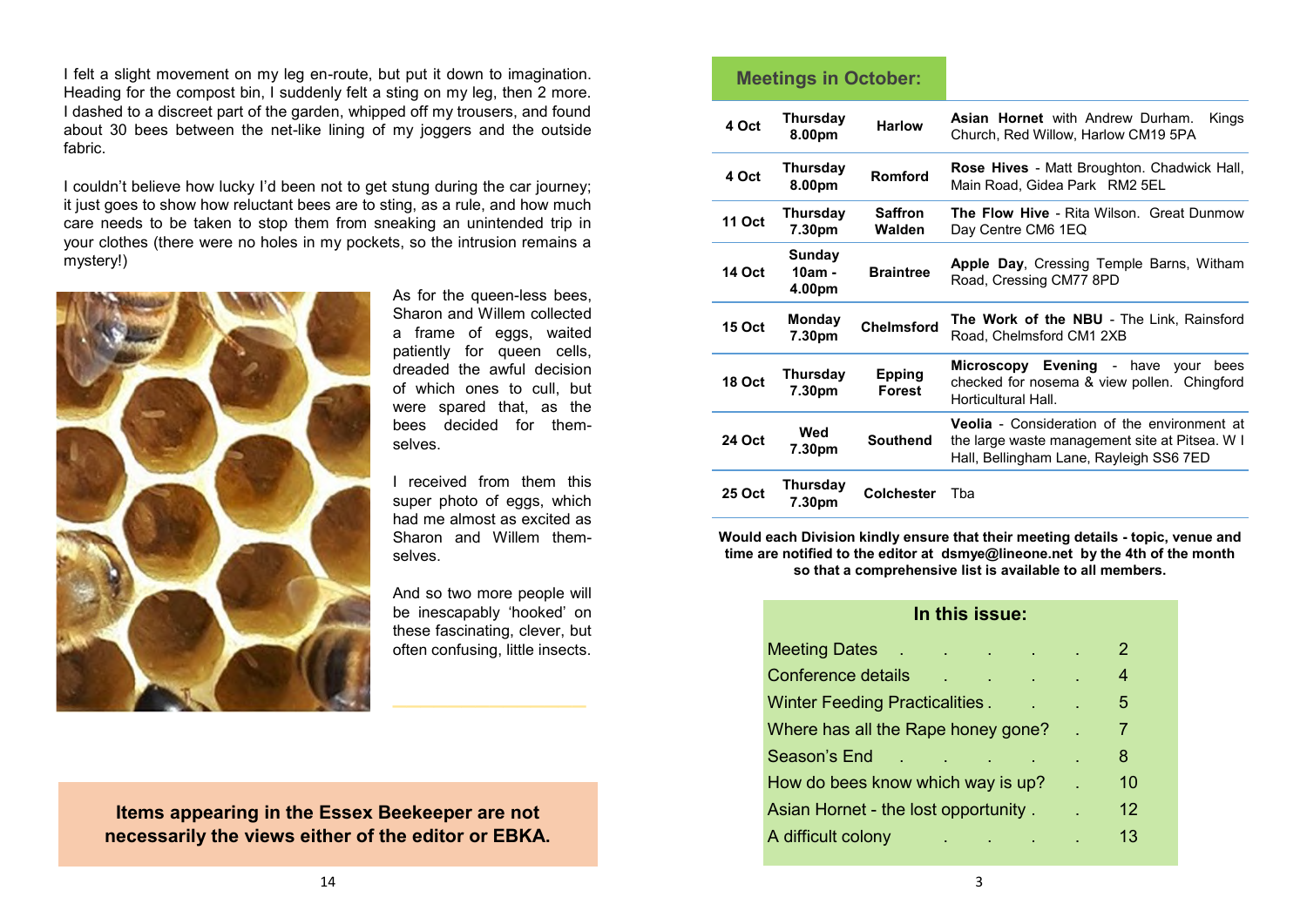### *EBKA ANNUAL CONFERENCE 2018*

#### *'Bees and Well Being'*

The theme of our conference is the ways in which bees enrich our lives and make a difference to our world. Bees promote biodiversity by providing essential pollination for a wide range of crops. Honey is becoming a powerful new weapon in the battle against hospita**l**-acquired infections. Being around bees can raise a person's self-esteem and the educational benefits are now being recognised.

Let's learn more from our three speakers.

#### **Speakers:**

#### **Bunny Campione, Daws Hall Trust**

*Many of you will know Bunny from the Antiques Roadshow, but you may not be aware that she is a fellow beekeeper.* 

**Dr Rowena Jenkins, Swansea University Medical School, Department of Microbiology and Infectious Diseases**.

*Rowena is a lecturer in microbiology*.

#### **Chris Newenham, Managing Director, Wilkin & Sons Ltd**

*Chris will be speaking about the importance of bees as pollinators and the collaboration between beekeepers and agriculturists.*

| Date and venue:                                             | <b>Payment:</b>                                                                |  |
|-------------------------------------------------------------|--------------------------------------------------------------------------------|--|
| <b>Saturday 3rd November 2018</b>                           | By cheque payable to:                                                          |  |
| $10 - 4pm$                                                  | <b>EBKA Braintree Division.</b>                                                |  |
| <b>Chelmsford City Racecourse</b>                           | Send to: Neil Reeve, Hilly Ley, High<br>Easter, Chelmsford, Essex, CM1 4       |  |
| Great Leighs, CM3 1QP                                       | <b>BACS Transfer:</b>                                                          |  |
| Tickets £25                                                 | Sort code 20-97-40 Account numbe<br>80089230                                   |  |
| Registration and view<br>trade<br>$\Box$<br>stands from 9am | Reference EBKA Conference.<br>Send an email to                                 |  |
| Three excellent speakers<br>$\bullet$                       | neil.reeve@btinternet.com                                                      |  |
| Coffee and Danish pastries on<br>$\bullet$<br>arrival.      | to advise transfer has been made and<br>will receive an e-ticket by return.    |  |
| <b>Buffet lunch</b><br>$\bullet$                            | Cash:                                                                          |  |
| Afternoon tea and cakes<br>$\bullet$                        | <b>Cash to Braintree Committee member</b><br>when visiting Divisional meetings |  |
| Raffle and trade stands                                     | (a ticket will be given immediately)                                           |  |
|                                                             |                                                                                |  |

**Send to: Neil Reeve, Hilly Ley, High Easter, Chelmsford, Essex, CM1 4QZ** 

**Sort code 20-97-40 Account number** 

**to advise transfer has been made and you** 

**Cash to Braintree Committee members** 

The extent to which *velutina* predates on bees is strongly correlated with the environment – in cities, the predation is greatest because there are relatively fewer dietary alternatives to honey bees.

Attending the IMYB event a few days later, Dr Benjamin Poirot (a honey bee specialist from [Apinov](https://www.apinov.com/en/) in La Rochelle) said that the situation in France this year at the beginning of July is very serious. He says he has never seen so many Asian hornets so early in the year. And he should know – for the past several years he has frequently been called out to destroy nests when they are found.

*Reprinted with permission from Vita Bee Health Newsletter—August 2018.*

### **A Difficult Colony . . . . . . . .**

### **Pat Holden - Southend Division**

Sharon and Willem, who were on Southend & District Division's beginners' course this year, liked the idea of a traditional look in their garden so bought some second-hand WBC equipment. Willem stripped it all and treated the wood so it looked like a work of art – but still needed some bees.

I offered to deliver a swarm and tipped them into the beautiful hive – the ones outside marched up the board like good little girls - wonderful! A few minutes later we noticed that they were exiting faster than they were going in and, not only that, but they were taking flight and landing on me. The poor bees had obviously lost their queen and were looking to me as a substitute mother figure or perhaps it was just the familiar smell of bees on my suit!

Half an hour down the line, I was still covered, in spite of Sharon's brave attempts, unsuited, to brush the bees off. Nor could I escape, as my car keys, in my foolishly un-zipped pocket, were being 'minded' by 40-odd bees, very reluctant to abandon their new, cosy, dark home. Luckily we both had a sense of humour, if not much idea what to do. I suddenly remembered a swarm-collecting trick for bee-dispersal and Sharon gave me a good dousing in a mild scented kitchen spray, which luckily did the trick.

Pockets gingerly emptied, I was able to drive, unscathed, to where I was due to collect bees from a compost bin.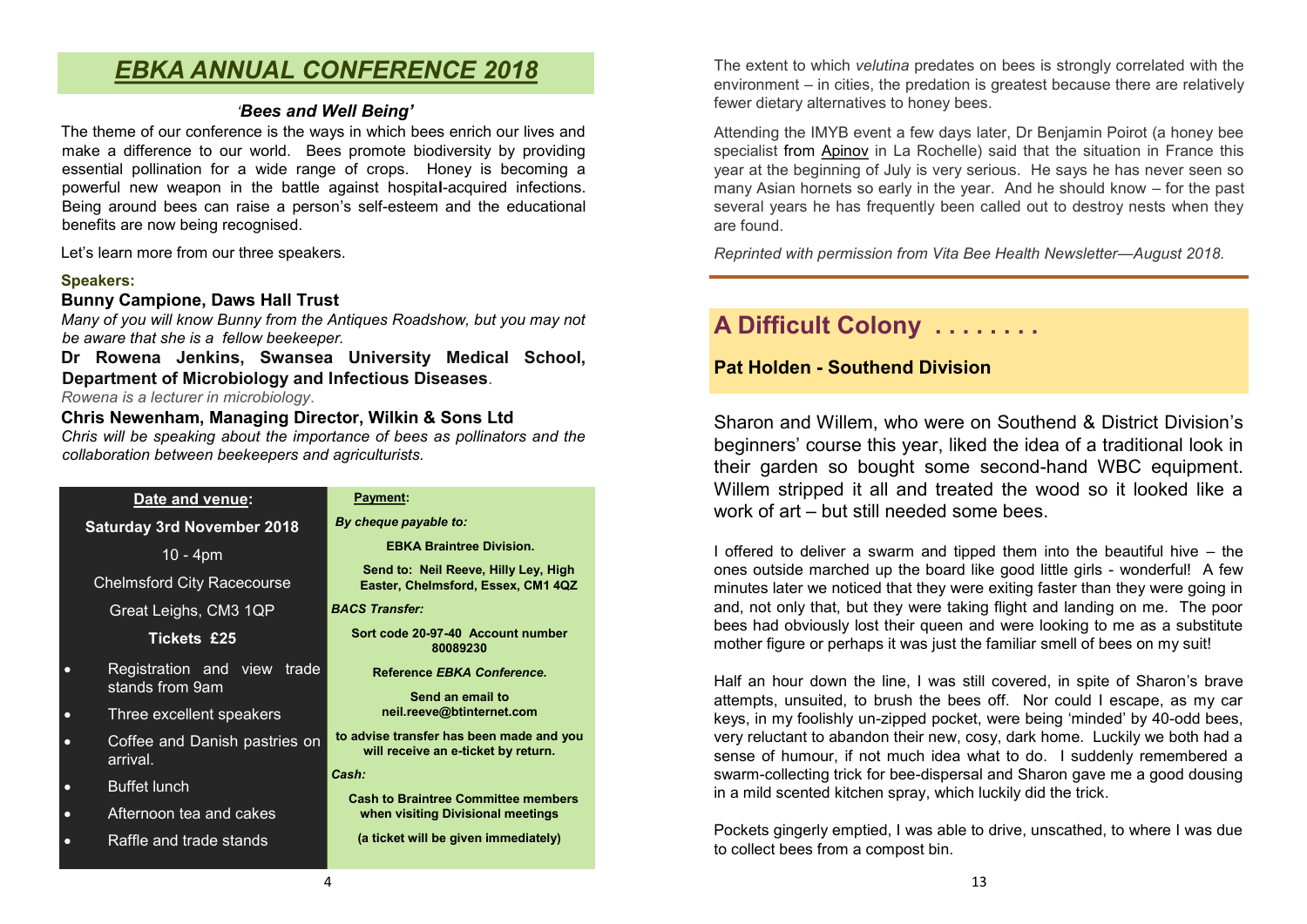### **Asian hornet – the lost opportunity**

*At the 2018 International Meeting of Young Beekeepers in Nerac, France, adults in the group had the honour of meeting the man who first discovered the Asian hornet (Vespa velutina) in France and learning of an early missed opportunity.*

Dr Jean Haxaire, associate professor at the University of Agen, discovered an Asian hornet quite by chance in some fruit near Bordeaux in 2004. Immediately realising that this could be significant, he identified the strange

insect as *Vespa velutina* and alarm bells in his head started ringing. He knew of the reputation of hornets in the Far East and therefore realised that this could be a serious threat to France.

Dr Haxaire rapidly published an article in a scientific journal, but was very disappointed that reaction was muted and no-one seemed to want to take action. Sadly, his worst fears were to be realised as the hornet became established and within a couple of years its spread throughout France and beyond became unstoppable. If action



had been earlier, there might have been some hope in preventing its spread, but now he says we must regard it as a native of France – even though it is an uninvited guest.

Dr Haxaire is now certain that, as first thought, the intruder came in a consignment of bonsai plants. Genetics and trading patterns indicate with some certainty that it came into Bordeaux via Shanghai.

The good news might be that at least *velutina* wasn't one of its Far Eastern relatives that can be many times its size! The bad news is that it is an amazingly adaptable insect.

With graphs showing how the demographics of a nest changes through the season, Haxaire emphasised the importance of destroying nests early in the autumn before foundress queens emerge. When they do appear, the problems of further spread become enormous. In France, the trigger date for the first emergence of the queens is usually around the end of September.

### **WINTER FEEDING PRACTICALITIES.**

Mike Rowbottom - Harrogate & Ripon BKA - *via ebees*

For winter feeding the stronger the syrup (that is the more sugar per volume of syrup) the better it is. The maximum possible amount of sugar will then be provided for any given feeder, and the less excess water the bees will have to evaporate. The sugar used is white, granulated sugar; there is no discernible difference between cane and beet sugars.

The strongest practical strength is made up with the ratio of 2 Kg of sugar to 1 litre (1 Kg) of water. This will start to crystallize at  $15^{\circ}$  C (59 $^{\circ}$  F) and so the sugar should remain in solution at ambient temperatures in September and also sitting in a feeder on top of a colony while the bees take it down into their combs for storage.

The widely quoted 2 lbs of sugar to a pint of water is equivalent to 1.6Kg of sugar to 1 litre (1 Kg) of water, so is a significantly weaker strength. Some authors seem to believe that 2 lbs of sugar per pint of water is the same as 2KG sugar to 1 litre of water, but it is not; it is a weaker mixture.

A straightforward way to make syrup to this recommended strength is to put 4 Kg sugar into a 10 litre bucket (the type normally used to store honey) and to pour on 2 litres of boiling water. If the sugar is in 1 or 2 Kg bags then weighing out the required amount is very easy. For larger amounts of sugar 25 Kg sacks (available from cash & carry outlets for example) usually work out cheaper per Kg of sugar, but are a bit harder to manage without spilling sugar. A large polythene kitchen jug can be used to measure out the boiling water. The average kitchen kettle heats less than 2 litres at a time, so either a second kettle or an alternative source of boiling water, such as a pan on a stove, is helpful.

The water should be poured onto the sugar in one go, and the sugar should be immediately stirred vigorously into the boiling water so as to get all the sugar exposed to the hottest water as soon as possible. A large, sturdy slotted kitchen spoon is an ideal stirrer, and vigorous stirring immediately after the water is poured on should result in a fully dissolved mixture within 5 or 6 minutes.

After the first 30 seconds or so, break off from stirring to set up the next batch of boiling water, if required, so that it will be ready to use more or less when the previous batch of syrup is fully mixed.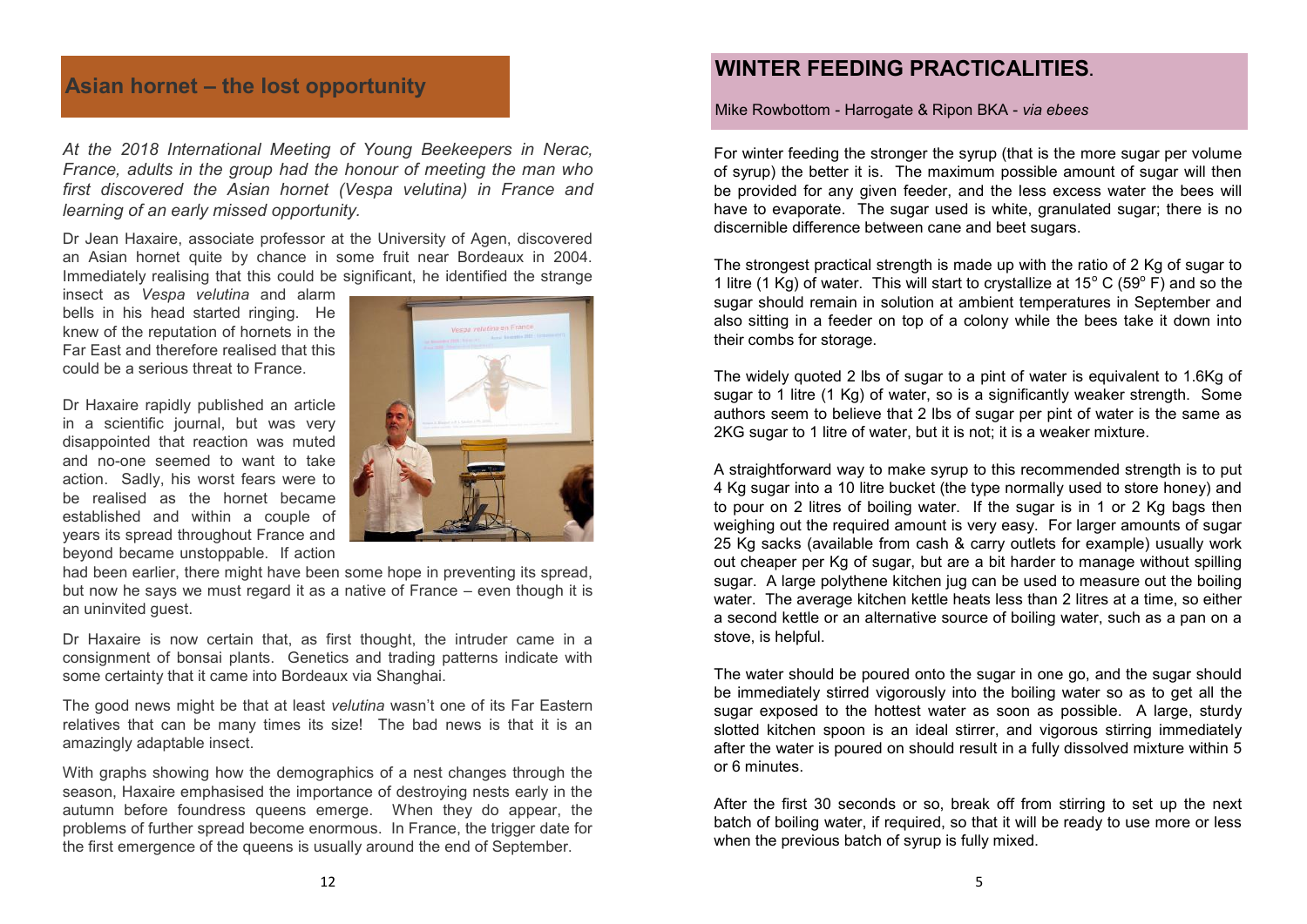4 kg of sugar mixed with 2 litres of water as described above will produce almost exactly 4.5 litres of syrup, which will effectively fill a "gallon" contact feeder, or will fill a small plastic contact feeder twice.



**30lb Honey Buckets for Sale** 



**£2.00 each Telephone: 01279 730228 E.Mail: tylersbees@hotmail.co.uk Location: Hatfield Heath, Essex**

 **Collection only**

#### **PETER DALBY - PEBADALE APIARIES**

For all your beekeeping and apitherapy supplies **Large Stock held - all year round** *Competitive prices; any item not stocked to special order* **37 Cecil Road, Cheshunt, Hertfordshire EN8 8TN Tel: 01992 622645 Email: pebadalebees@btinternet.com Open Mon - Sat** Telephone before calling **(any reasonable time) CLOSED SUNDAY Agent for E H Thorne and Northern Bee Books**

If the bee then climbs onto a vertical surface, such as the comb, the weight of the head tips it downwards and presses harder on the hair plates on the bee's front side. If the bee turns right to walk diagonally up the comb there will be more pressure on the hairs on the right side than on the left.



#### **Bee on a vertical surface**

If the bee then turns and starts walking downwards on the comb the head tilts in the opposite direction and presses on the opposite set of hair plates. In this way the bee can sense whether it is walking up, down or diagonally on the vertical comb.

Research has shown that the neck hair plates are the most important part of its gravity sensing system. Other hair plates at the joint between the thorax and abdomen and in the legs also play a part but are less important.

*Courtesy of John Eaden, Manchester BKA - via ebees*

### **The Bee Shed**

**Approved** *N***ational** *B***ee** *S***upplies Stockist and Distributor**

A Range of Frames and Foundation Hives and Hive Parts, Tools and Equipment Open by Appointment: Please call Wendy on **07764 609 803** or Email: [beeshed@btinternet.com](mailto:beeshed@btinternet.com) 

**f** The Bee Shed Stock

**Meepshole, Great Prestons Lane, Stock, Essex CM4 9RL**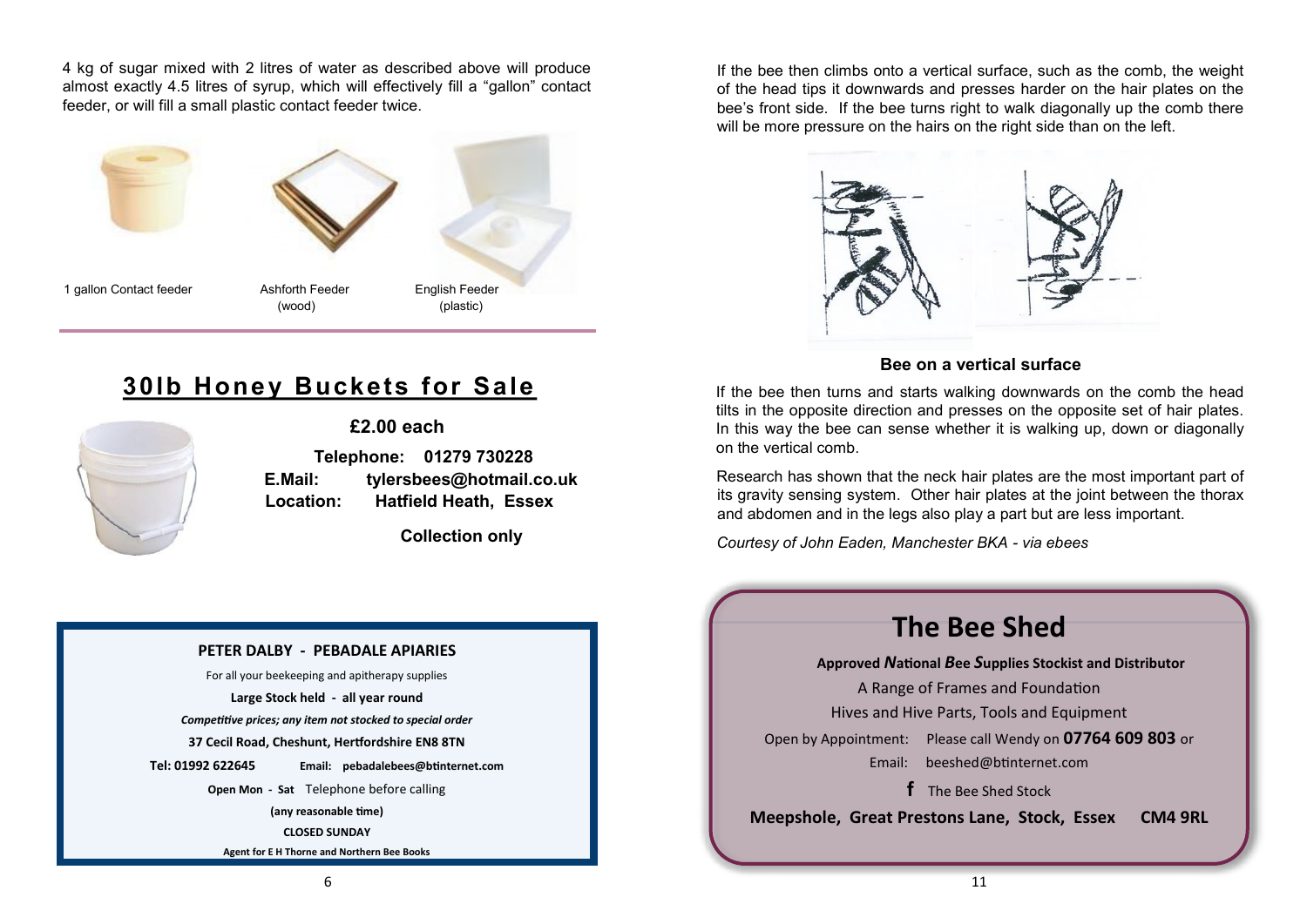### **How Do Bees Know which Way is Up ?**

In the darkness of the hive the bee has to be able to know which way is up and which is down. This is crucial to the interpretation of the waggle dance. The dancing bee tries to recruit her fellow workers to a good forage source that she has found. She does this by signalling its direction using the angle between the Sun and the forage site in the dance.

This task is complicated by the fact that the dance is usually performed on a vertical comb and in the dark! A vertical line to the top of the comb stands for the direction of the Sun and the angle between the vertical and the direction of the waggle section of the dance shows the other workers which way to fly to reach the forage. The bees have to convert an angle in a horizontal plane outside in the open into the same angle on a vertical surface inside the hive.

Honey bee evolution has solved the problem of detecting which way is up in several ways. Let's concentrate on just one aspect.

Bees are covered in tiny hairs and spines set into a socket in the cuticle (the outer skeleton). Some of these have sensory cells at their base, which are stimulated when the hair is bent. They then send nerve impulses to the central nervous system. In many of these cells, the hair is offset in its socket, so that it can only bend in one direction. This allows the insect to gather information about the direction of movement of the hair.

Combining the signals from groups of hairs can provide the bee with information about its position and motion.

The head of the bee is attached to the thorax by being suspended on two pegs made of cuticle. There are hair plates on the pegs consisting of groups of hairs with their sensory cells.

When the bee is standing on a horizontal surface the head is in contact evenly with the hairs on the hair plates. Like a plumb bob the head hangs vertically down.



**Bee on a horizontal surface**

### **Where has all the Rape honey gone?**

2016 and the rape field was about a mile away. The weather wasn't very nice so I wasn't expecting a huge yield. I got none. They must have used it all up to provide the energy to get home. Trying to do some honey exchange proved to be very difficult as most other beekeepers in the region had suffered similarly.

That's something we just have to put up with and optimistically look forward to the next season I suppose

2017 saw the rape just over the garden hedge. Brilliant, I thought, this will compensate - not a drop.

2018 and the same farmer had his oil-seed -rape about 300 yards away. I did a field-walk and although there were honeybees on the flowers there were not as many as I would have expected. Those few were simply foraging pollen. So, they'd go to the field for pollen but why no nectar?

I went to see the farmer to find out what the problem was and to find out if he'd recently changed his variety of seed. "No. I haven't changed for the last three years. Campus". A quick internet search revealed that Newcastle and Exeter Universities have been doing research into oil-seed-rape nectar and found that new hybrid varieties, Campus in particular, have nectar little better than water. Why bother to collect it?

It seems ironic that this same farmer picks up a subsidy for sowing pollinator strips round his headlands but can then fill in the remaining 30 acres with a pollinator-unfriendly crop.

In a similar vein, another Uttlesford beekeeper was recounting chatting in the pub with a local farmer who said he missed the beautiful aroma he used to experience when he walked his bean fields. This beekeeper had moved hives into his huge field of beans expecting from past experience to get over 1,000 lbs of honey. He got 150 lbs. Yes, hybrid seed again; no smell, no nectar.

Deryck Johnson - Saffron Walden Division